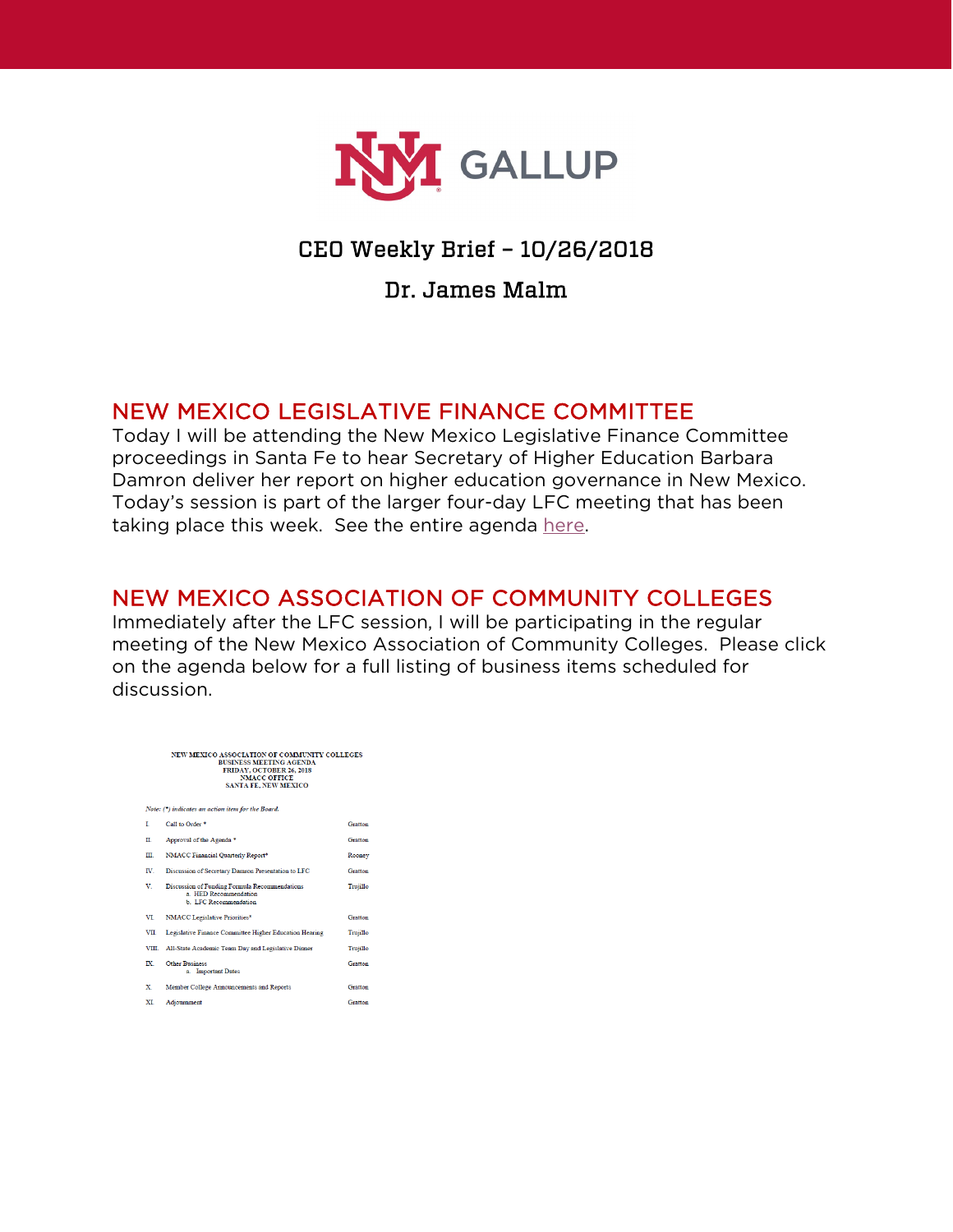#### UNM-G PHYSICAL PLANT AND STORAGE FACILITY

The architects, engineers and project managers visited the campus this week to continue discussions on the new Physical Plant and Storage Facility project. Jaynes Corporation has been selected as the contractor for this newest UNM-Gallup construction project.

Build. Lead. Grow.<sup>®</sup>





*Location of new Physical Plant building at intersection of Gurley Avenue and Peggy Ann* 

## EDA UNIVERSITY CENTER ECONOMIC DEVELOPMENT PROGRAM

We were happy to host members of the New Mexico Rainforest this week to enter into exciting discussions about bringing entrepreneurial resources to UNM-Gallup students as the result of a grant awarded by the U.S. Economic Development Administration to [STC.UNM.](https://stc.unm.edu/) Lisa Kuuttila and Cara Michaliszyn of STC.UNM and Robert DelCampo of the Innovation Academy shared plans to use the grant funds to expand the [Rainforest/Innovation Academy](https://innovationacademy.unm.edu/) model to UNM branch campuses. The program will provide UNM-Gallup students and community members access to customized training, supportive programming and technical resources needed to launch entrepreneurial initiatives. Using blended delivery options and opportunities for crosscurricular instruction, students will be able to benefit from both credit and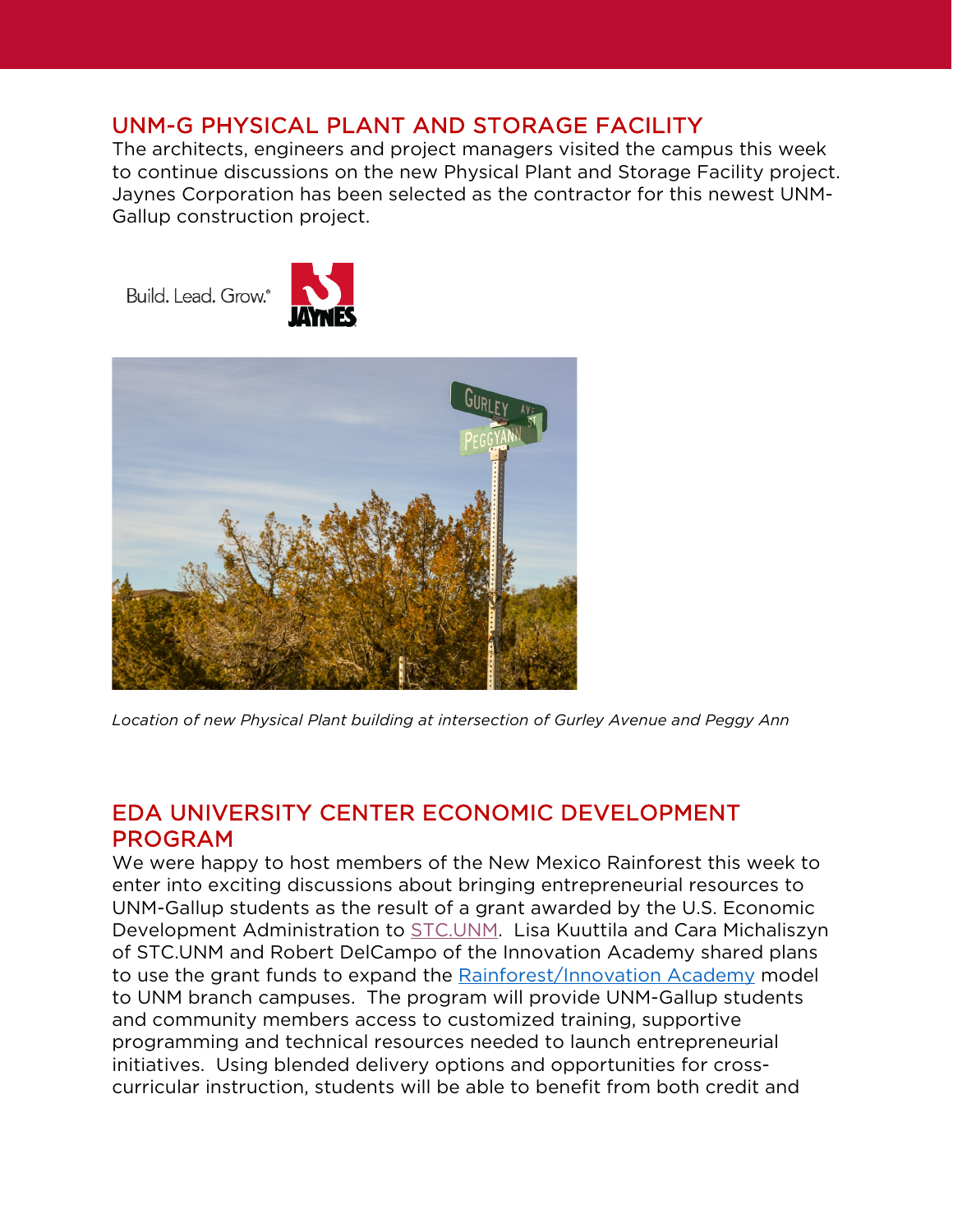non-credit options. Click [here](https://www.abqjournal.com/1229665/unm-san-juan-college-to-expand-entrepreneurship-programs.html?utm_source=email-a-story&utm_medium=email&utm_campaign=email-a-story) to read more about the EDA-funded program and its broad reach across the state.



## KGLP RADIO INTERVIEW

My thanks to KGLP Station Manager Rachel Kaub for the invitation to be her guest on this week's Friday Forum radio program. I very much enjoyed and appreciated the opportunity to visit with Rachel and share educational philosophies and goals for UNM-Gallup. Public radio is very important to our community and we are happy to house KGLP as UNM-Gallup tenants with their own funding and authority. **[KGLP's mission](https://www.kglp.org/about.html) is strong and allows for a** broad range of programming that attracts, informs and entertains on many different levels. Friday Forum will air today at 12:00 p.m. on 91.7 FM, or you can click [here](https://kglp.podbean.com/mf/play/f3rfhy/102618-Dr_JamesMalmCEO_UNMG.mp3) if you would like to listen to the segment.



# CAMPUS FOOD SERVICE

Chef Neal Cunningham has announced that the Academy Kitchen will begin campus-wide food service on Monday, November 5. This will be a soft opening offering a limited menu and cash-only transactions. Credit and debit purchases and a full menu will follow in the near future.